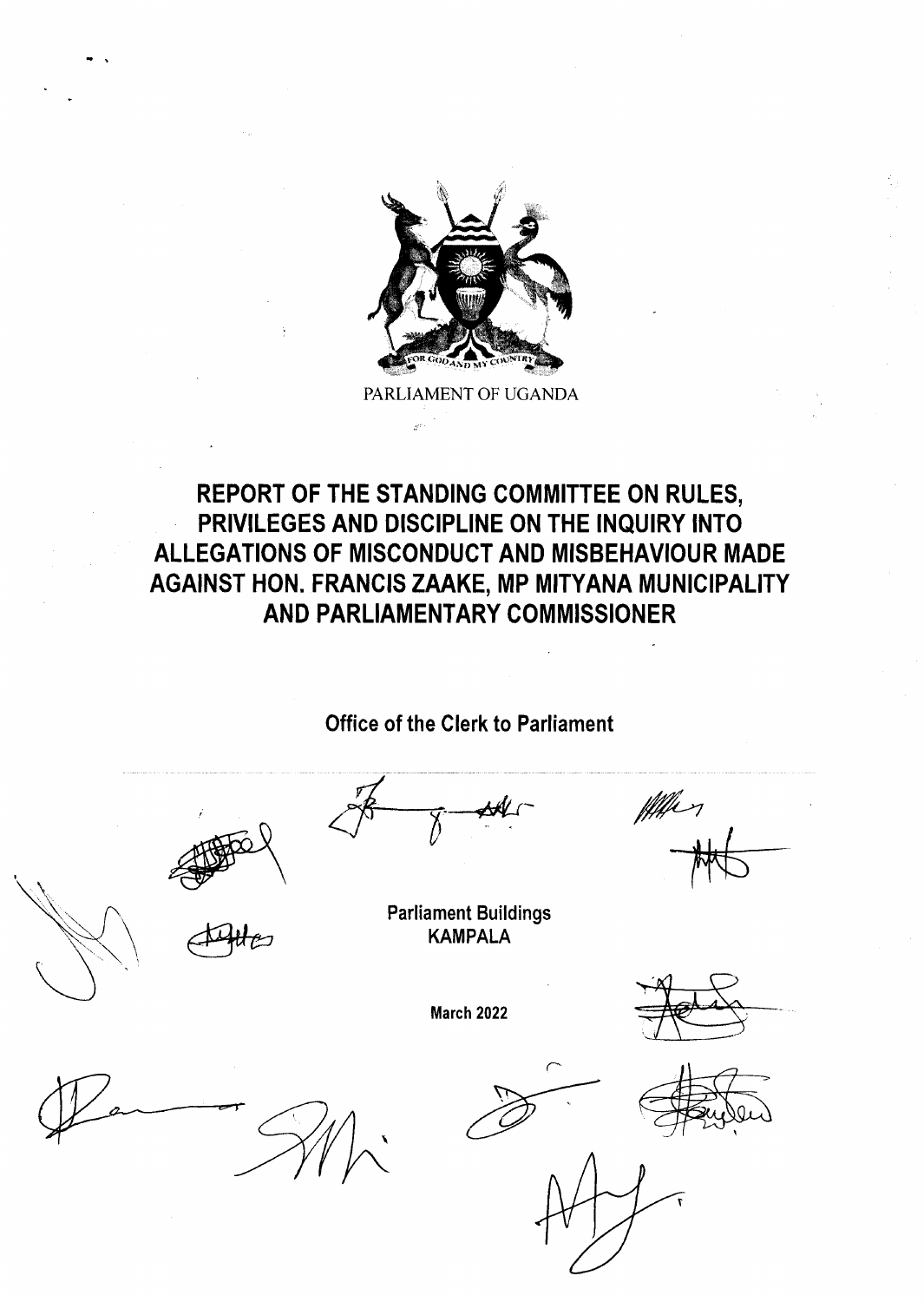| <b>CONTENTS</b>                                                                                              |  |
|--------------------------------------------------------------------------------------------------------------|--|
| 1.                                                                                                           |  |
| 1,1                                                                                                          |  |
| 1.2                                                                                                          |  |
| 1.3                                                                                                          |  |
| 1.4                                                                                                          |  |
| 1.4.1                                                                                                        |  |
| 1.4.2                                                                                                        |  |
| 1.4.3                                                                                                        |  |
| 1.4.4                                                                                                        |  |
| 1.5                                                                                                          |  |
| 1.5.1                                                                                                        |  |
| 1.5.2                                                                                                        |  |
| $\overline{2}$                                                                                               |  |
| 2.1                                                                                                          |  |
| 2.1.1                                                                                                        |  |
| 2.1.2                                                                                                        |  |
| 2.1.3                                                                                                        |  |
| 2.2                                                                                                          |  |
| 2.2.1<br>Whether the Impugned Social Media Statements were made by Hon. Francis Zaake 20                     |  |
| Whether there is any Breach of the Rules of Procedure of Parliament including any Breach of Privilege<br>222 |  |
|                                                                                                              |  |
| 3                                                                                                            |  |
| 3.1                                                                                                          |  |
| 3.2                                                                                                          |  |
|                                                                                                              |  |
|                                                                                                              |  |
|                                                                                                              |  |

 $\frac{1}{4}$ 

 $\ddot{\phantom{a}}$ 

 $\hat{\mathbf{v}}$ 

When  $\overline{\alpha}$ স  ${\mathcal I}$ 

 $\mathcal{L}$ 

 $\mathcal{L}$ 

 $\ddot{\phantom{1}}$ 

 $\sqrt{2}$ 

 $\overline{\mathcal{L}}$ 

 $\sqrt{}$ 

 $\gtrapprox$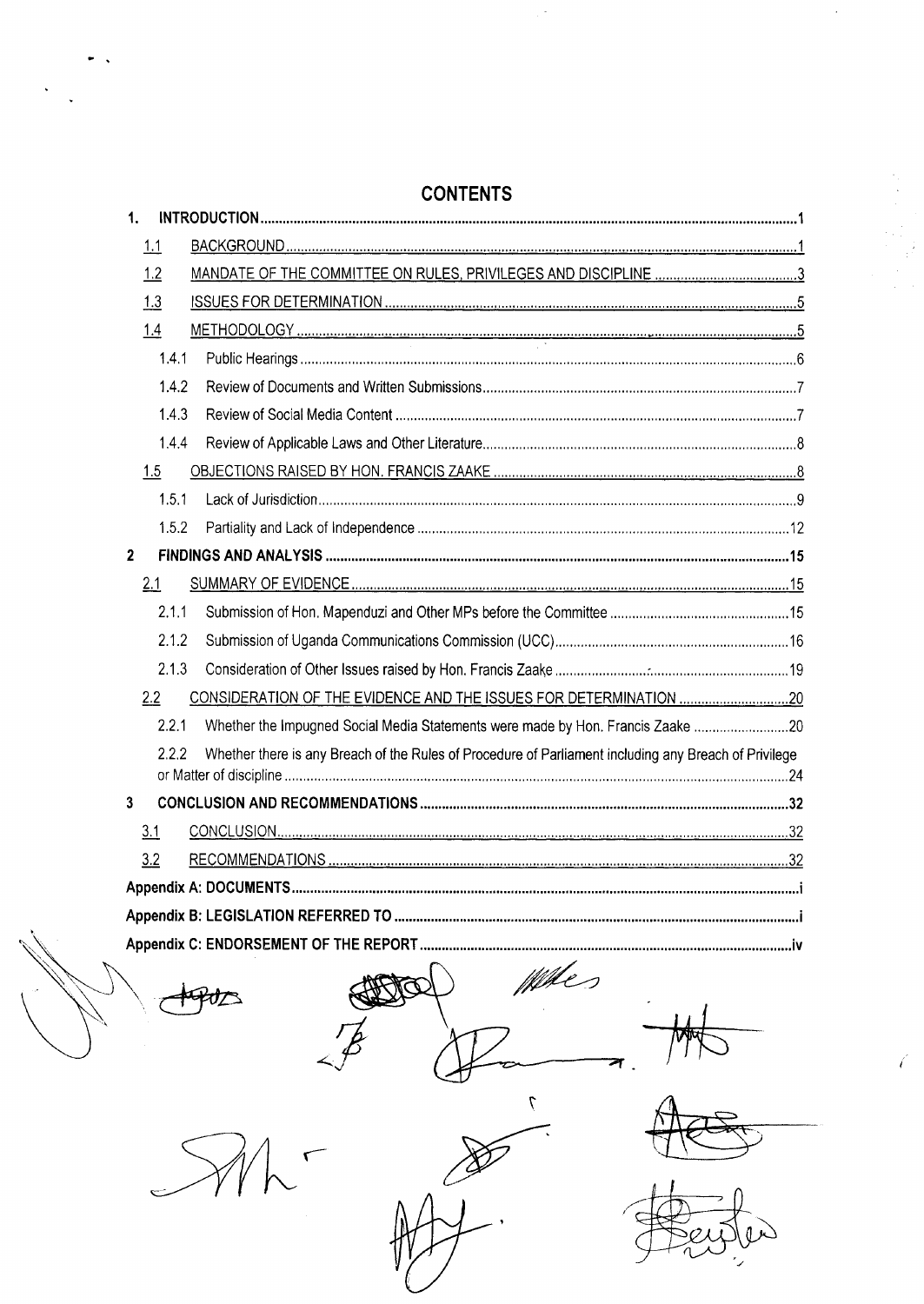# l.INTRODUCTION

Rt. Hon. Speaker, this is the repoft of the Standing Committee on Rules, Privileges and Discipline on the inquiry into allegations of misconduct and misbehavior made against Hon. Francis Zaake, MP Mityana Municipality and Parliamentary **Commissioner** 

### 1.1 BACKGROUND

On 15<sup>th</sup> February 2022, during a Sitting of Parliament, Hon. Martin Ojara Mapenduzi (MP Bardege-Layibi Division, Gulu City) rose on a point of privilege making reference to rules 59(1)(b) and (m) of the Rules of Procedure of Parliament. regarding an allegation of misconduct and misbehaviour against Hon. Francis Zaake (MP Mityana Municipality, Mityana District/Parliamentary Commissioner). Hon. Mapenduzi quoted a post from social media, in which Hon. Zaake allegedly disparaged the person of the Rt, Hon, Deputy Speaker of Parliament and allegedly denigrated the integrity of the Office of the Speaker and the Parliament of the Republic of Uganda. (Appendix i and ii)

Hon. Mapenduzi stated that:

t

"Madam Speaker, thank you for giving me the opportunity to raise this matter of national importance. I rise up under rule 59(1)(b) and (m) of the Rules of Procedure of the Parliament of Uganda. I arise on a point of privilege, which is of utmost importance and urgency to this Honourable House.

Last week, the nation woke up to a rant by a Member of this House, who is a Commissioner of Parliament, Hon. Zaake Francis, through his known social media handle, where he insulted the integrity of th House and above all, the integrity of the Office of the Speaker. /ru,

L

l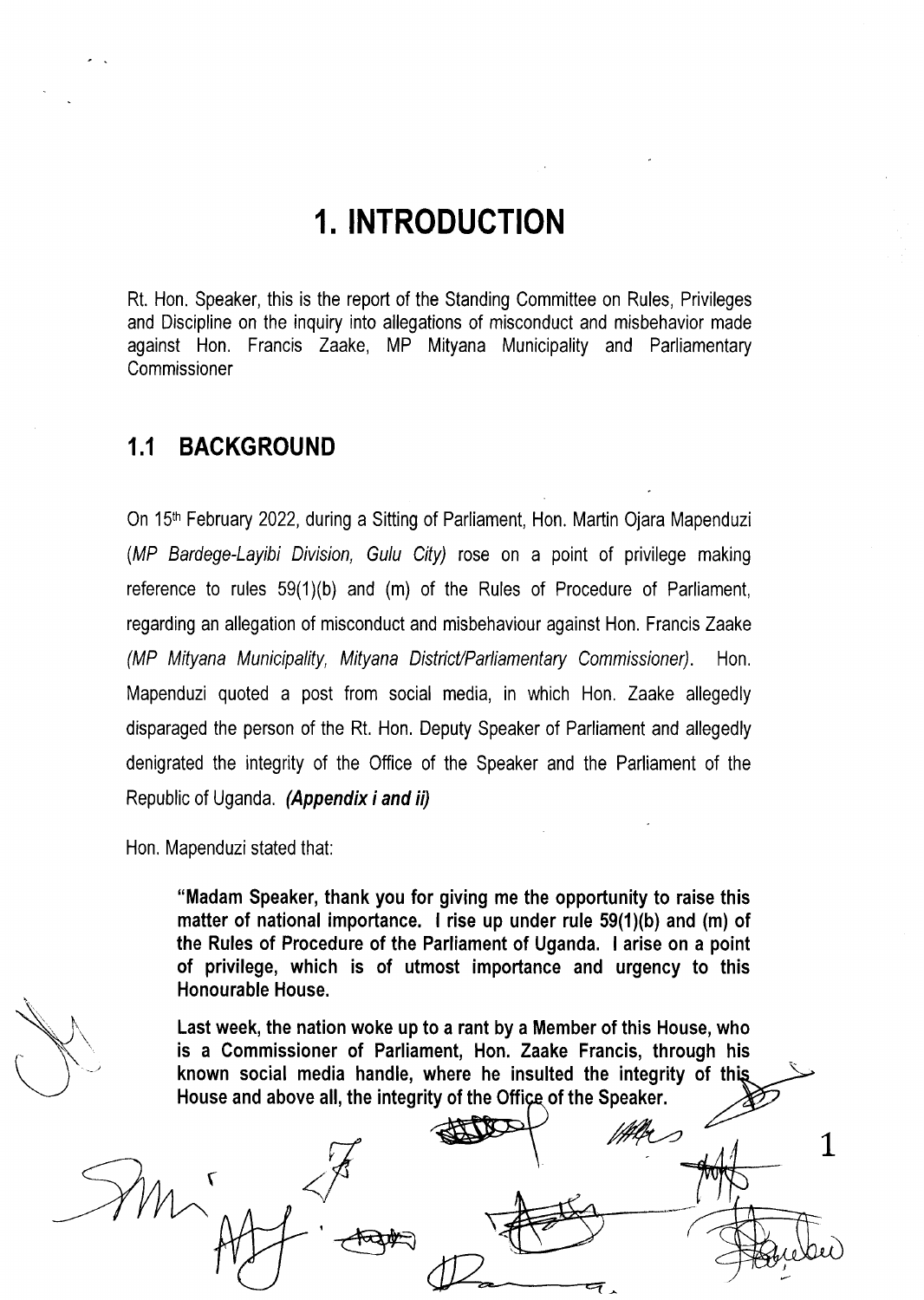He wrote and lwant to quote. This is exactly how he put it:

"The fact that my body has seyerely encountered torture from security operatives, it is on record of Court that indeed, I was tortured. To my consternation, the Deputy Speaker of Parliament, while presiding over a session of Parliament controverted the finding of High Court in Suit No. 85 of 2020 that I was tortured by sarcastically stating but with the utmost level of recklessness that though tortured, lwon a medal in East African Parliamentary Games."

He continued,

"The utter bunkum emanating from her dishonest lips was only intended to mock and break me down, fhis is idiocy! Parliament deseryes better, how a person of her caliber lacks intelligent prowess to appreciate that healing is a natural phenomenon. The Ioose cannon in her couldn't contemplate the duty that her office owes members and the country at large, disturbingly she ejaculated while presiding over a session to condemn torture, aah! How hypocritical, shame upon you!"

This is exactly the statement he authored on his social media handle.

Madam Speaker, in compliance with this, based on the requirement of this House, I beg to lay on the Table a print out of what the Honourable Member wrote.

Madam Speaker, all of us may have our own emotions and issues to deal with, but there are avenues in our Rules of Procedure, through which anything done by the presiding officer in the House, can be challenged. The Member never exercised any of the remedies provided for in the rules, but chose to go to social media.

The conduct of the Member not only denigrated the integrity of Parliament in the eyes of the citizens of Uganda, but was also a breach of rule 84 and 85 and paragraph 5 of the Code of Conduct of Members of Parliament embedded in Appendix F of the Rules of Procedure of Parliament.

ln my view, Madam Speaker, this amounted to gross misconduct and misbehavior on the part of the Honourable Member for which I intend to

.<br>T r ffl. 2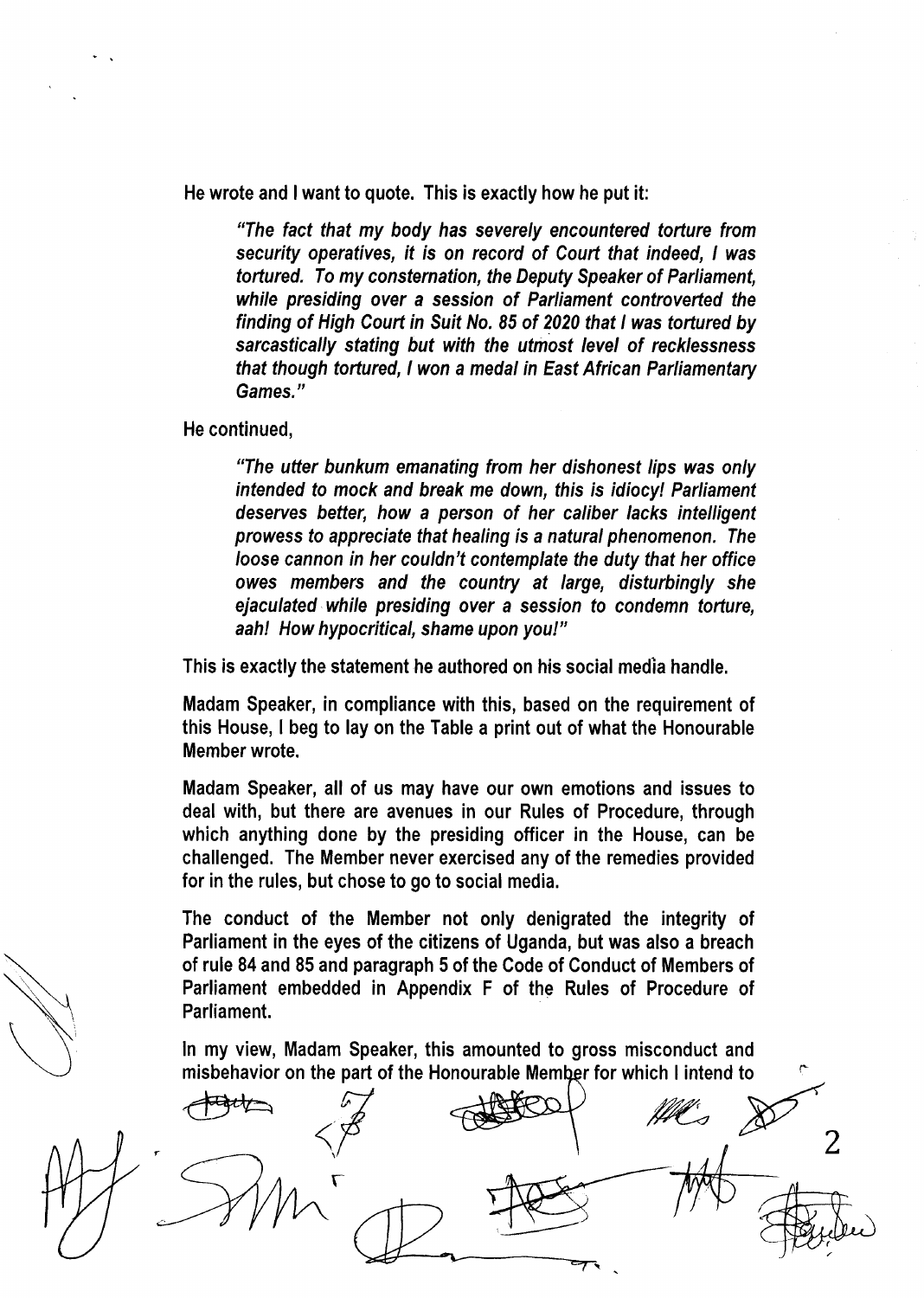move a motion, under Section 5 of the Administration of Parliament Act, for his removal from the office of Commissioner of Parliament.

lwill also be moving to this House, at an appropriate time, under rule 16, to suspend rules 56 and 110 of the Rules of Procedure. Thank you very much, Madam Speaker."

The following Members spoke with respect to the matter:

- Hon. Jonathan Ebwalu (MP, Soroti West Division);
- Hon. Geoffrey Macho (MP, Busia Municipality);
- Hon. Mary Annet Nakato (DWR, Buyende);
- Hon. Agnes Atim (DWR, Amolatar);
- Hon. Esther Afoyochan (DWR, Zombo/Parliamentary Commissioner);

The Presiding Officer, the Rt. Hon. Deputy Speaker, while stating that other processes may go on, referred the matter to the Committee on Rules, Privileges and Discipline under Rule 175 of the Rules of Procedure, stating that the Constitution dictates a fair hearing for every citizen before a decision is taken. The Committee was directed to report to the House within two weeks.<sup>1</sup>

# 1,2 MANDATE OF THE COMMITTEE ON RULES, PRIVILEGES AND DISCIPLINE

The Constitution of the Republic of Uganda empowers Parliament to make its own rules to regulate its procedure. Article 94 (1) provides thus:

 $<sup>1</sup>$  See Appendix iii for letter from Clerk to Parliament to Chairperson, Committee on Rules, Privileges and</sup> 3 Discipline. r fffels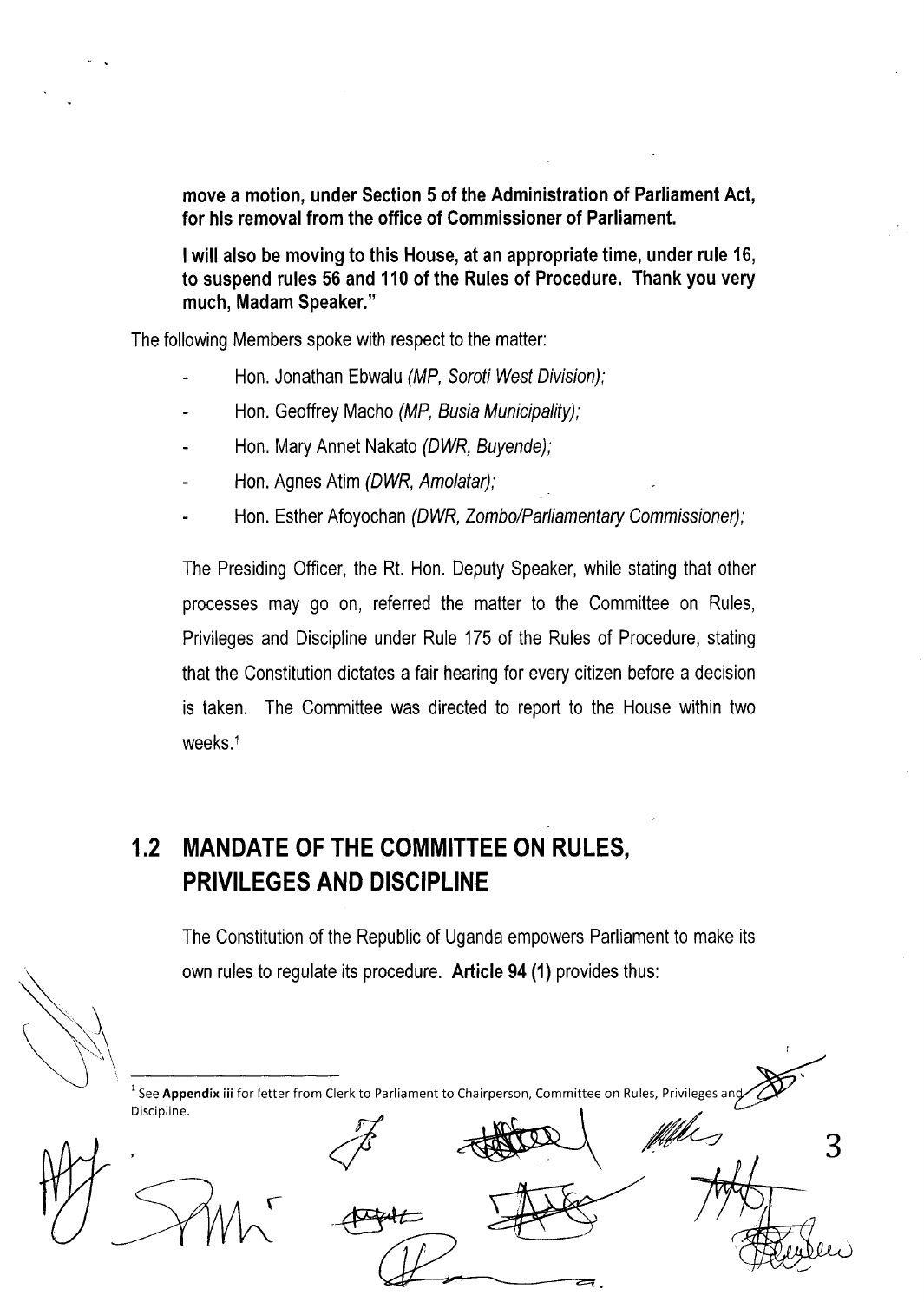Subiect to the provisions of this Constitution, Parliament may make rules to regulate its own procedure, including the procedure of its committees."

Further, Article 90(2) provides that Parliament shall, by its rules of procedure, prescribe the powers, composition and functions of its commitfees.

ln exercise of the stated constitutional mandate, Parliament made the Rules of Procedure of Parliament providing for, among others, the Committee on Rules, Privileges and Discipline, Under rule 175 the functions of the Committee are as follows:

(1) The Committee on Ru/es, Privileges and Discipline shall, by order of the House-

(a) inquire into any complaint of contempt of Parliament or breach of privilege which may be referred to it and to recommend to the House such action as fhe Committee may consider appropriate;

(b) consider any matter of discipline referred to it by the Speaker or the House including attendance of Members af siffings of Committees, and to report its findings to the House;

(c) review fhese Rules from time to time and to make such recommendations to the House for amendmenf as the Committee considers necessary for the satisfactory functioning and efficient transaction of the Buslness of the House and its Committees;

(d) examine and advise the House on amendments proposed fo these Rules, by Members or other Committees of the House; and

(e) carry out such other functions as are conferred by these Ru/es or assigned by the House,

- (2) The findings and recommendations of the Committee on Rules, Privileges and Discipline shall be presented, debated and approved by the House.
- (3) Without prejudice fo sub rule (2), where an affected party agrees fo fhe findings and recommendations referred to in that rule, there shall be no debate save approval of the report by the House.
- (4) Once the House has pronounced itself on any report presented under this rule, the decision of the House shall be binding on all the parties.  $M\lesssim$  4

(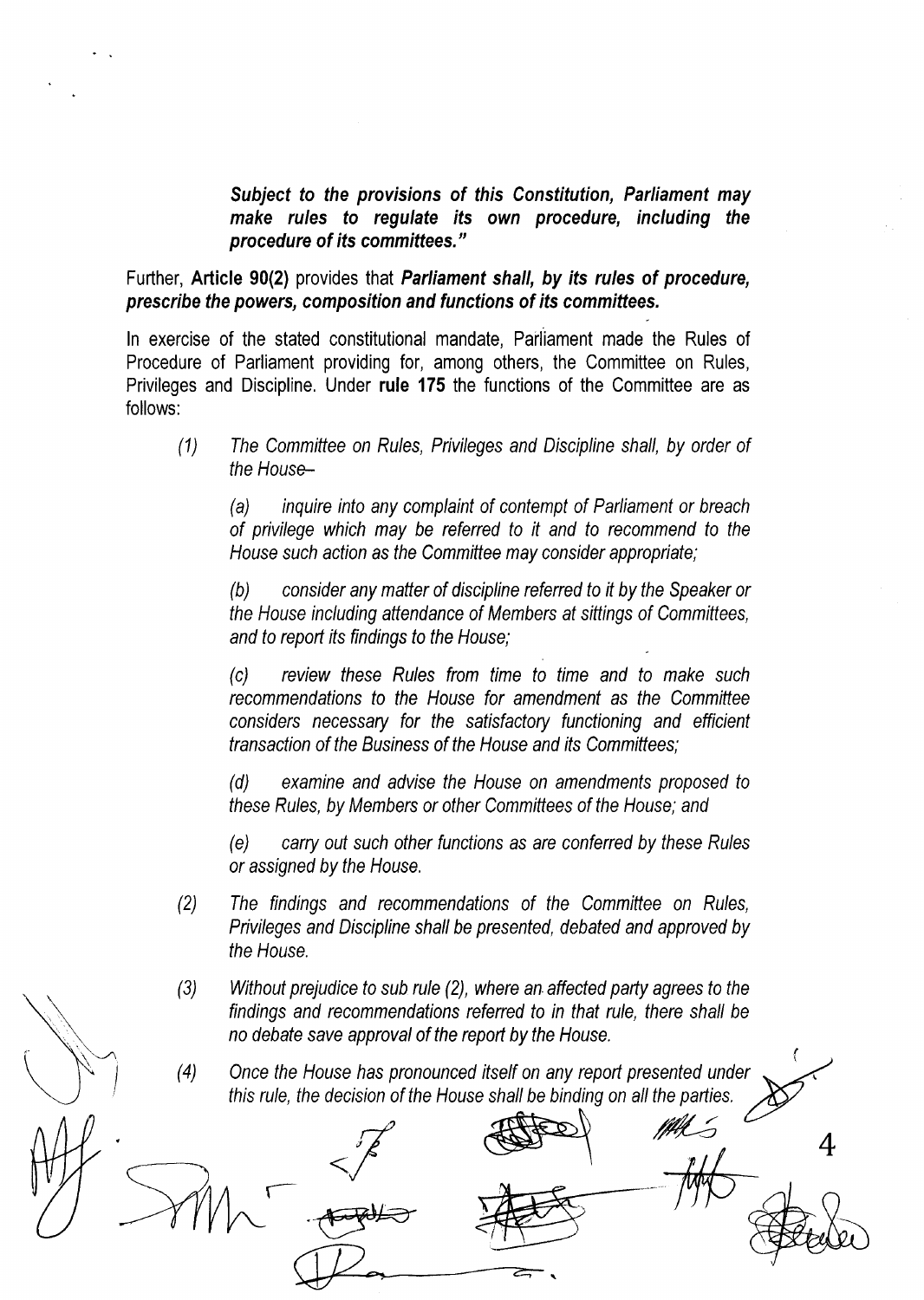## 1.3 ISSUES FOR DETERMINATION

Upon due consideration of the matter referred to it, the Committee found the following to be the pertinent points of reference to guide the inquiry:

- (a) Whether the impugned social media statements were made by Hon. Francis Zaake;
- (b) Whether there is any breach of the Rules of Procedure of Parliament, including any breach of privilege or matter of discipline;
- (c) What are the observations and recommendations on the issue?

## 1.4 METHODOLOGY

The Committee, being conscious of its powers under the Constitution and the Rules of Procedure of Parliament and its quasi-judicial nature, employed the following methods of work:

- i) Public hearings;
	- ii) Review of documents and written submissions;
	- iii) Review of social media content;
	- iv) Review of applicable laws and other Literature

From the onset, the Committee, aware of its quasi-judicial role, resolved that any Member of the Committee who could have publicly expressed his/her views on the matter would have to recuse himself/herself from participating in fflk

5

the proceedings of the Committee.

t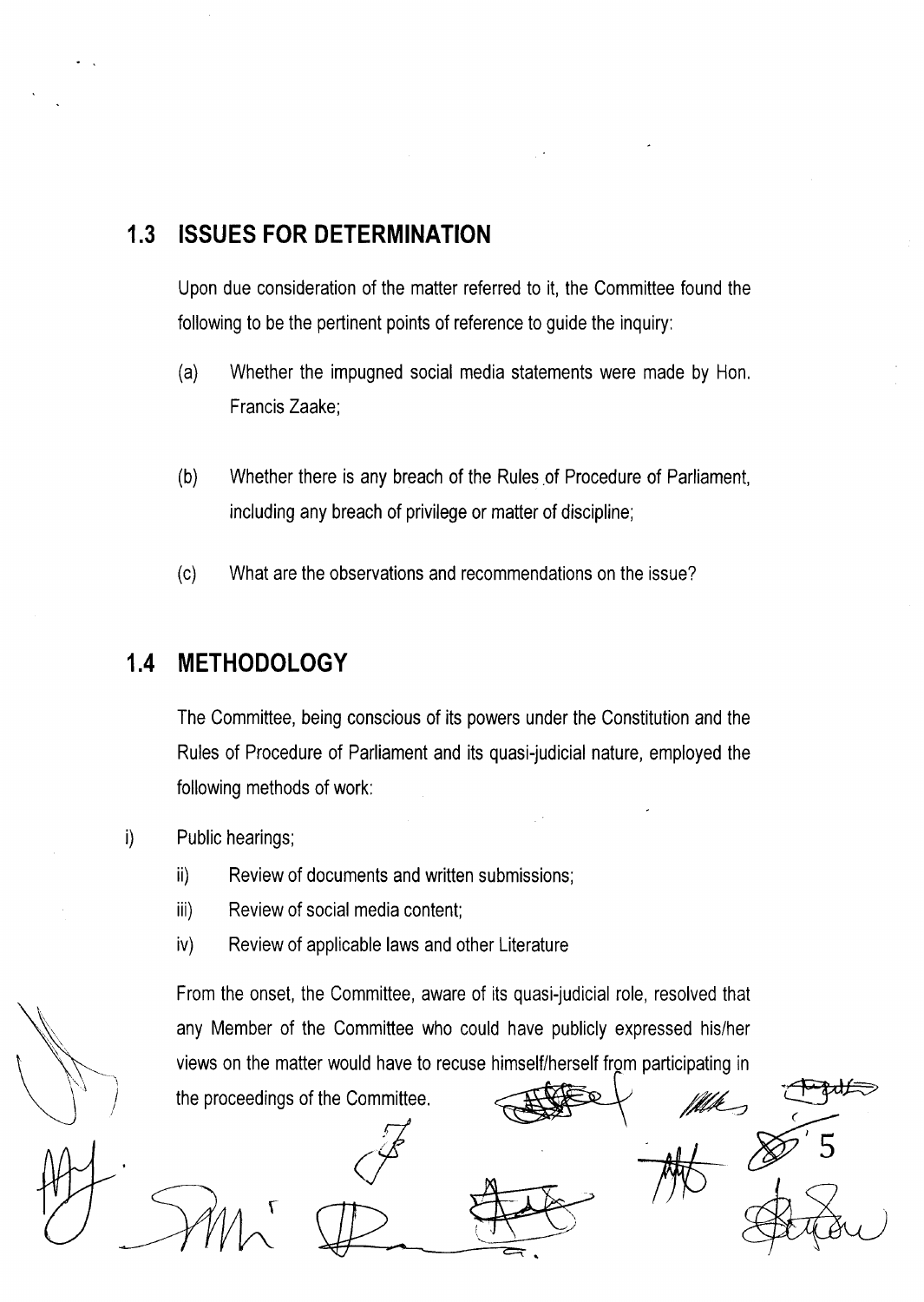The Committee further resolved that;

- Hon. Zaake had a right to be represented by Counsel;
- . he was at liberty to attend any Committee meeting that would be held for purposes of examining witnesses; and that he would, if he so wished be given an opportunity to cross-examine the witnesses;
- . he had a right to access all evidence that was adduced to the Committee by witnesses;
- . Hon. Zaake would be informed of the list of witnesses that would appear before the Committee.

Pursuant to the above, the Committee wrote to Hon. Zaake vide letter dated  $21<sup>st</sup>$  February 2022 informing him of: the allegations; his rights; and the Committee's schedule (Appendix iv).

#### 1.4.1 Public Hearings

The Committee carried out public hearings and heard from the following:

- i) Hon, Martin Ojara Mapenduzi (MP Bardege-Layibi Division, Gulu City);
- ii) Hon. Jonathan Ebwalu (MP Soroti West Division);
- iii) Hon. Geoffrey Macho (MP, Busia Municipality);
- iv) Hon, Mary Annet Nakato (DWR, Buyende);
- v) Hon, Francis Zaake (MP, Mityana Municipality/Parliamentary Commissioner);
- vi) Mr. Abudu-Sallam Waiswa (Head, Legal Services, Uganda Communications Commission (UCC));

vi) Mr. Michael Bamwesigye (Head, Information Technology & Security,

r I ucc);  $\frac{1}{2}$   $\frac{1}{2}$   $\frac{1}{2}$   $\frac{1}{2}$   $\frac{1}{2}$ 6  $\overline{\mathcal{C}}$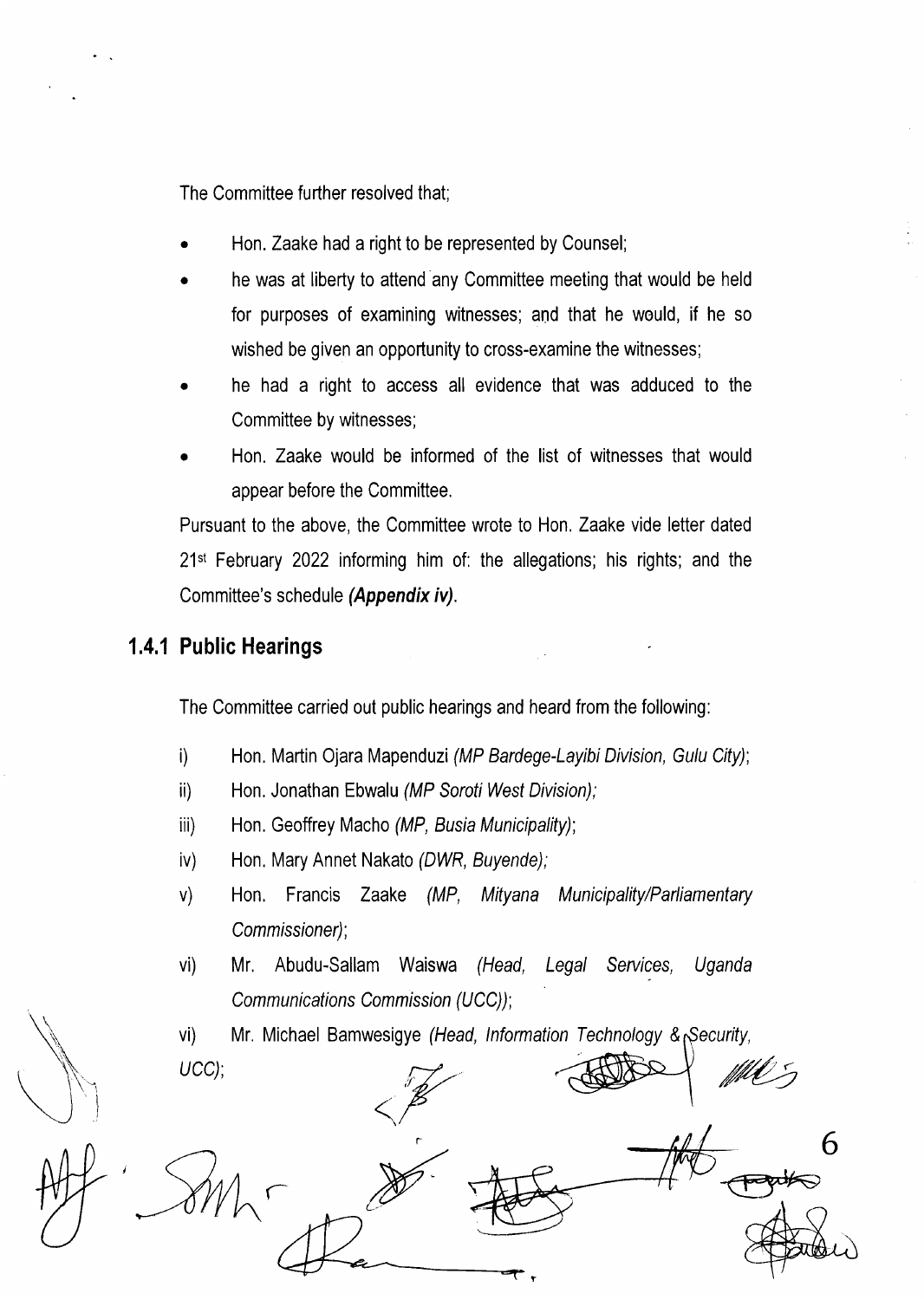vii) Mr. Solomon Wilson Kirunda, Ag. Director, Department of Litigation and Compliance who represented the Clerk to Parliament,

#### 1.4.2 Review of Documents and Written Submissions

The Committee reviewed the following:

- a copy of the social media post allegedly made by Hon. Zaake presented by Hon, Mapenduzi on  $15<sup>th</sup>$  February 2022 (Appendix ii) and his further written submissions dated  $3<sup>rd</sup>$  March 2022 presenting more copies of social media content (Appendix  $v$ );
- the Hansards of 8<sup>th</sup> and 15<sup>th</sup> February 2022 (Appendices vi and i);
- submissions written and presented by Hon. Zaake, dated 28th February 2022 (Appendix vii);
- Hon. Zaake's written submission delivered to the Committee on 1<sup>st</sup> March 2022 jointly drawn and filed by M/s Kiiza & Mugisha Advocates and M/s Pace Advocates (Appendix viii);
- the written submission dated  $25<sup>th</sup>$  February 2022 and presented by officials from the Uganda Communications Commission (UCC) on 3'd March 2022 (Appendix  $ix$ ); and
- A copy of the complaint of the Division Commander of the Parliamentary Police Division dated  $10<sup>th</sup>$  February 2022 to the lnspector General of Police (Appendix x).

### 1.4.3 Review of Social Media Content

مز<br>م

The Committee reviewed content from the social media accounts (Facebook and Twitter) on which it was alleged that the impugned content had been posted and whose ownership was attributed to Hon. Francis Zaake.<br>Allen

7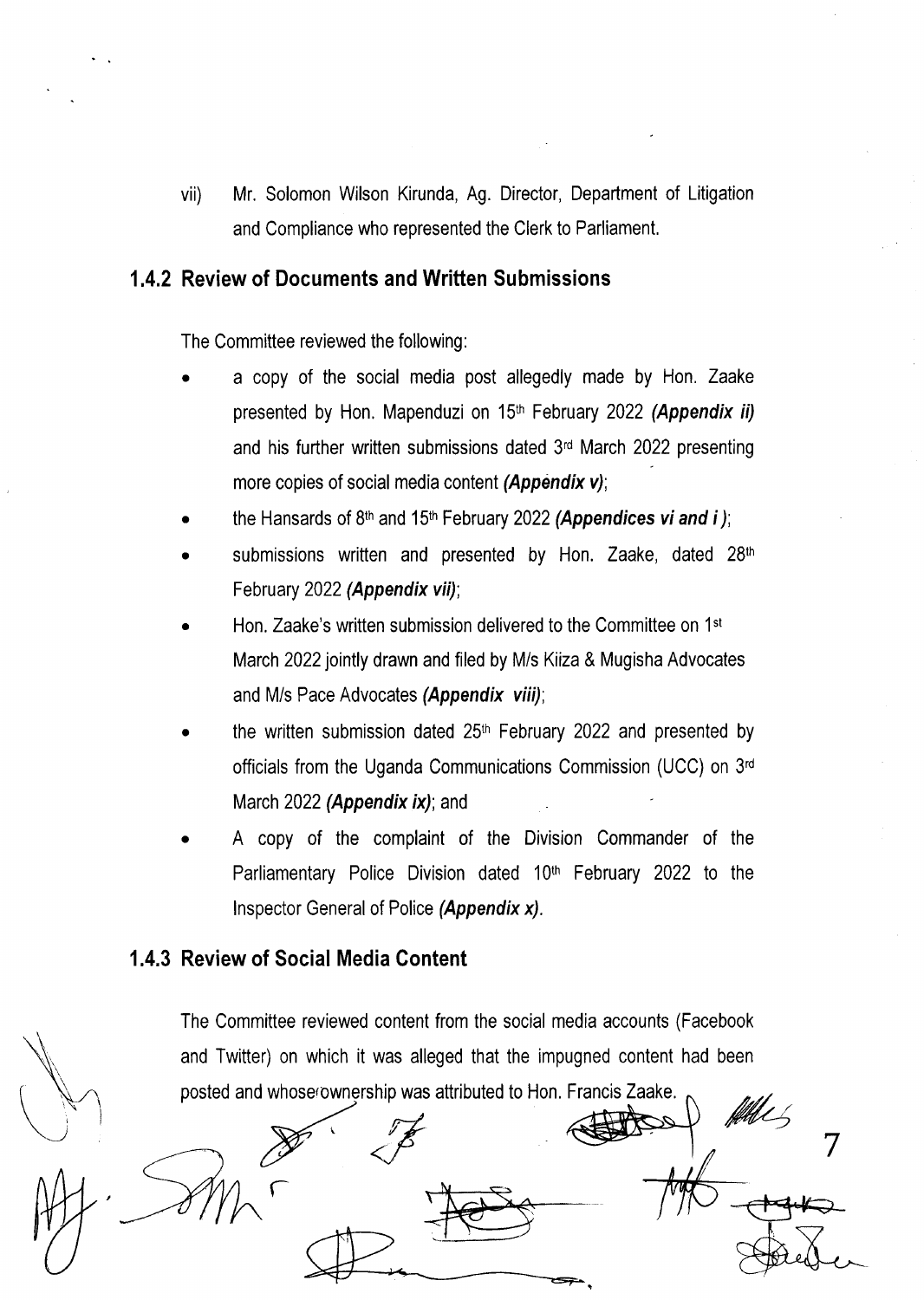#### 1.4.4 Review of Applicable Laws and Other Literature

The Committee considered the provisions of the Constitution of the Republic of Uganda applicable to the matter; the Rules of Procedure of Parliament; decided cases, particularly from Parliaments and Courts of Commonwealth countries; treatises and papers on Parliamentary procedures and practices.

## 1.5 OBJECTIONS RAISED BY HON. FRANCIS ZAAKE

When Hon. Zaake appeared before the Committee on  $28<sup>th</sup>$  February 2022, he challenged the jurisdiction and independence of the Committee. This was made orally and in his written submission,

- (i) He argued that the Committee had no jurisdiction to'enteftain the matter since the impugned statements were made outside the precincts of Parliament.
- (ii) He further argued that the Committee was biased, partial and lacked independence since the matter in question was referred to it by the Rt. Hon. Deputy Speaker and there was no way the Committee would decide against her,

The Committee considered the objections and in a ruling delivered by the Chairperson on 2<sup>nd</sup> March 2022, found no merit in any of the raised preliminary objections (Appendix xi).

fflik 's

f

B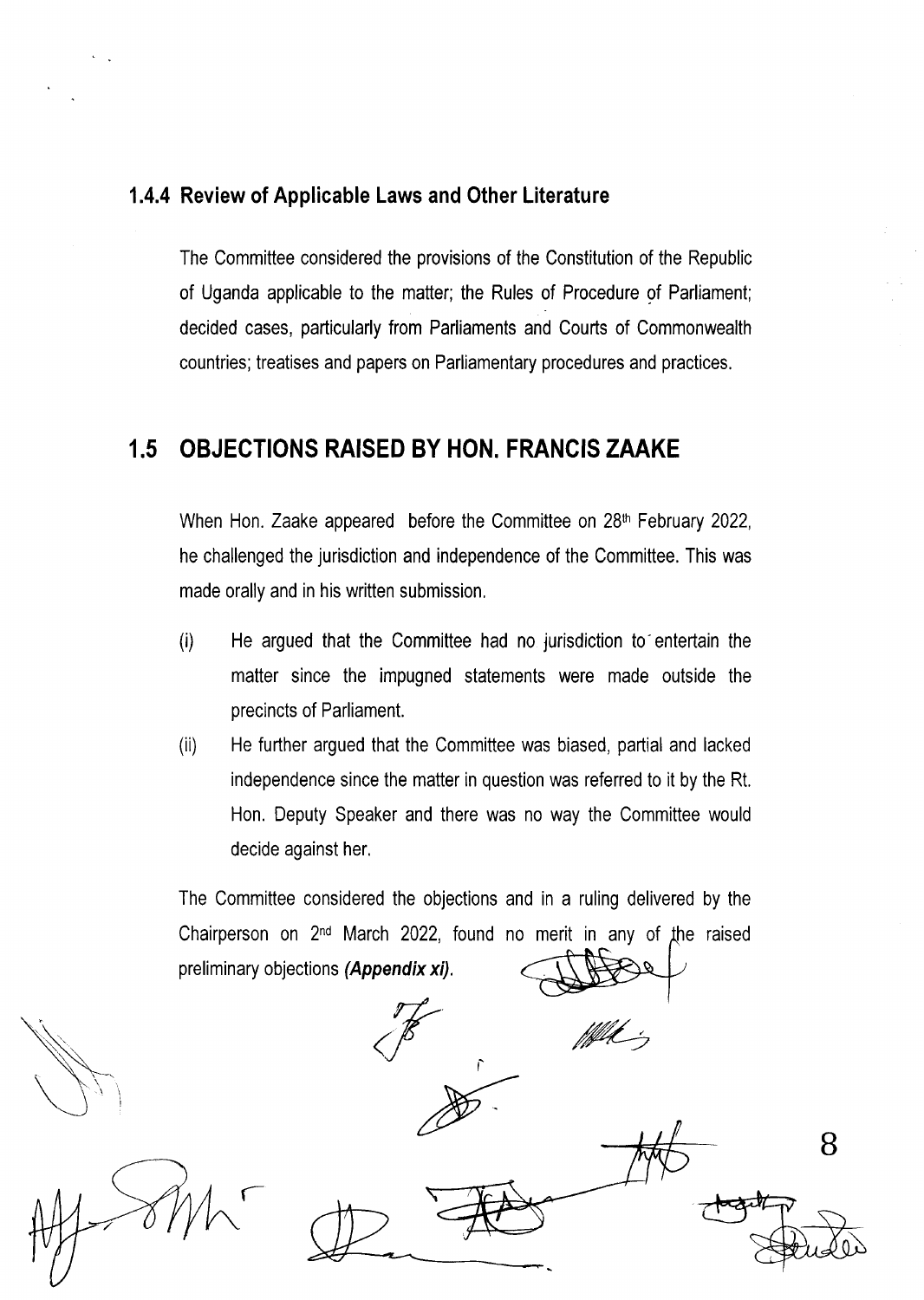### 1.5.1 Lack of Jurisdiction

In the ruling, it was noted that on the  $28<sup>th</sup>$  of February 2022, Hon. Zaake appeared before the Committee and objected to its jurisdiction to handle the matter. Hon. Zaake presented written submissions on 1st March 2022, in which he further challenged the jurisdiction of the Committee.

The Committee considered Article 94 of the Gonstitution which empowers Parliament to make rules to regulate its procedure and that of its Committees, The Committee notes that Article 90 of the Constitution provides as follows:

#### "90. Committees of Parliament

(1) Parliament shall appoint committees necessary for the efficient discharge of its functions.

#### (2) Parliament shall, by its rules of procedure, prescribe the powers, composition and functions of its commiffees.

(3) ln the exercise of their functions under this Article, committees of Parliament-

> (a) may call any Minister or any person holding public office and private individuals to submit memoranda or appear before them to give evidence;

> (b) may co-opt any member of Parliament or employ qualified persons to assist them in the discharge of their functions;

(c) shall have the powers of the High Court for-

 $(i)$  enforcing the attendance of witnesses and examining them on oath, affirmation or otherwise; and

compelling the production of documents;

and (-  $\blacktriangledown$  $\mathbb{Z}$  9

(iil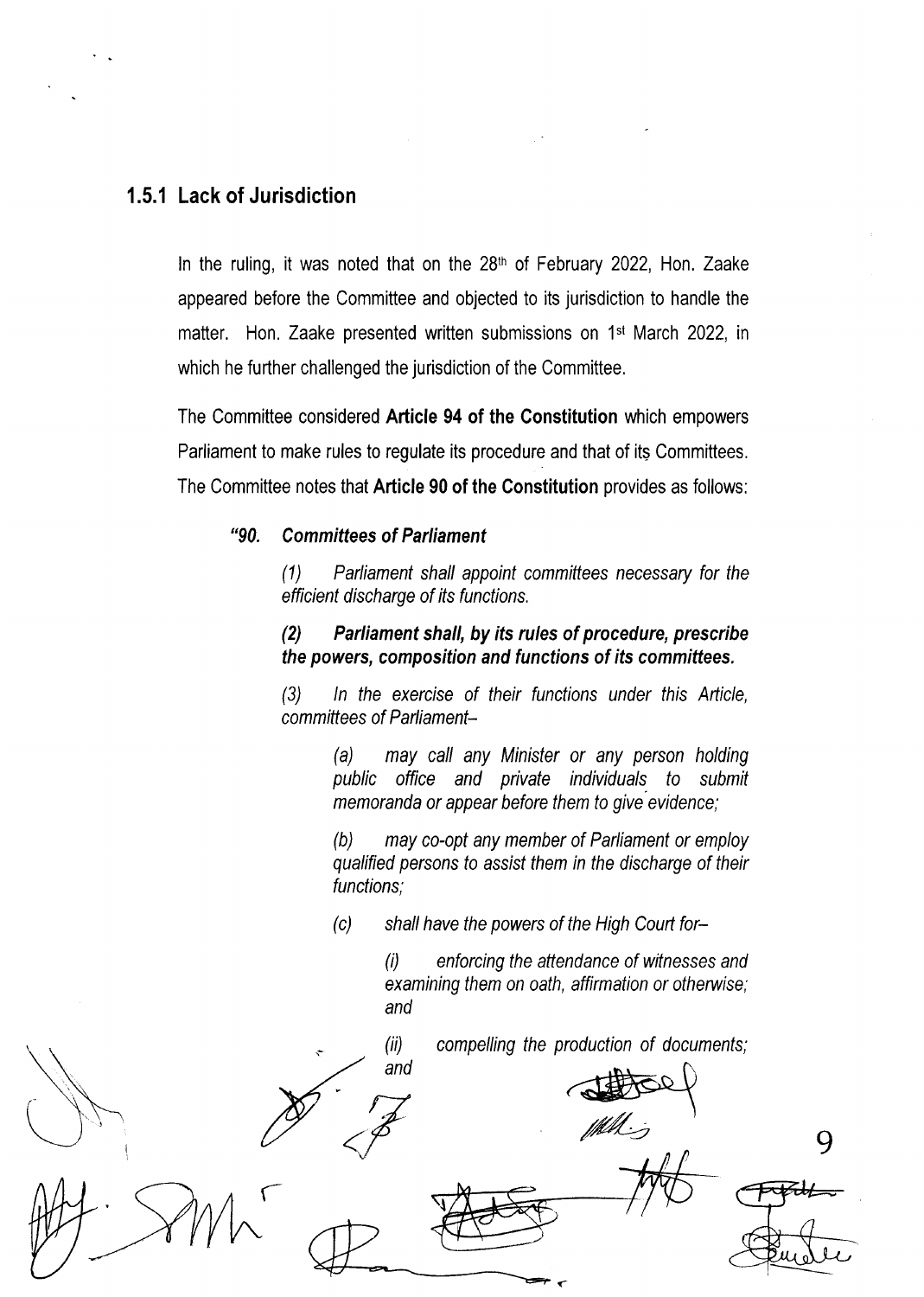#### (iii) issuing a commission or request to examine witnesses abroad." (Emphasis added)

a

The Committee also considered Rule 175 of the Rules of Procedure on the mandate of the Committee on Rules, Privileges and Discipline and The Code of Conduct (Appendix F) of the Rules of Procedure and found that it had jurisdiction to entertain the matter.

The Committee had opportunity to examine the above provisions of the law i.e., the Constitution and the Rules of Procedure. lt also considered the objections raised by Hon, Zaake. The Committee considered Article 94, cited by Hon. Zaake which reads: "Subject to the provisions of this Constitution, Parliament may make rules to regulate its own procedure including the procedure of its committees."

In interpreting Article 94, regard must be had to other provisions of the Constitution. Article 90(2) provides that: Parliament shall, by its rules of procedure, prescribe the powers. composition and functions of its committees.

Pursuant to the above Constitutional mandate, Parliament made its rules of procedure vide Statutory lnstrument 30 of 2021, These are the rules that regulate the conduct of business in Parliament as well as the Code of Conduct and discipline of Members of Parliament. The Committee noted that Hon. Zaake and his legal team did not address their minds to Article 90(2) which provides for powers of the Committee, and rule 175 of the Rules of Procedure -from which this Committee derives its jurisdiction- to demonstrate that the complaint before the Committee falls outside the scope of complaints that should be adjudicated on by the Committee.

r 10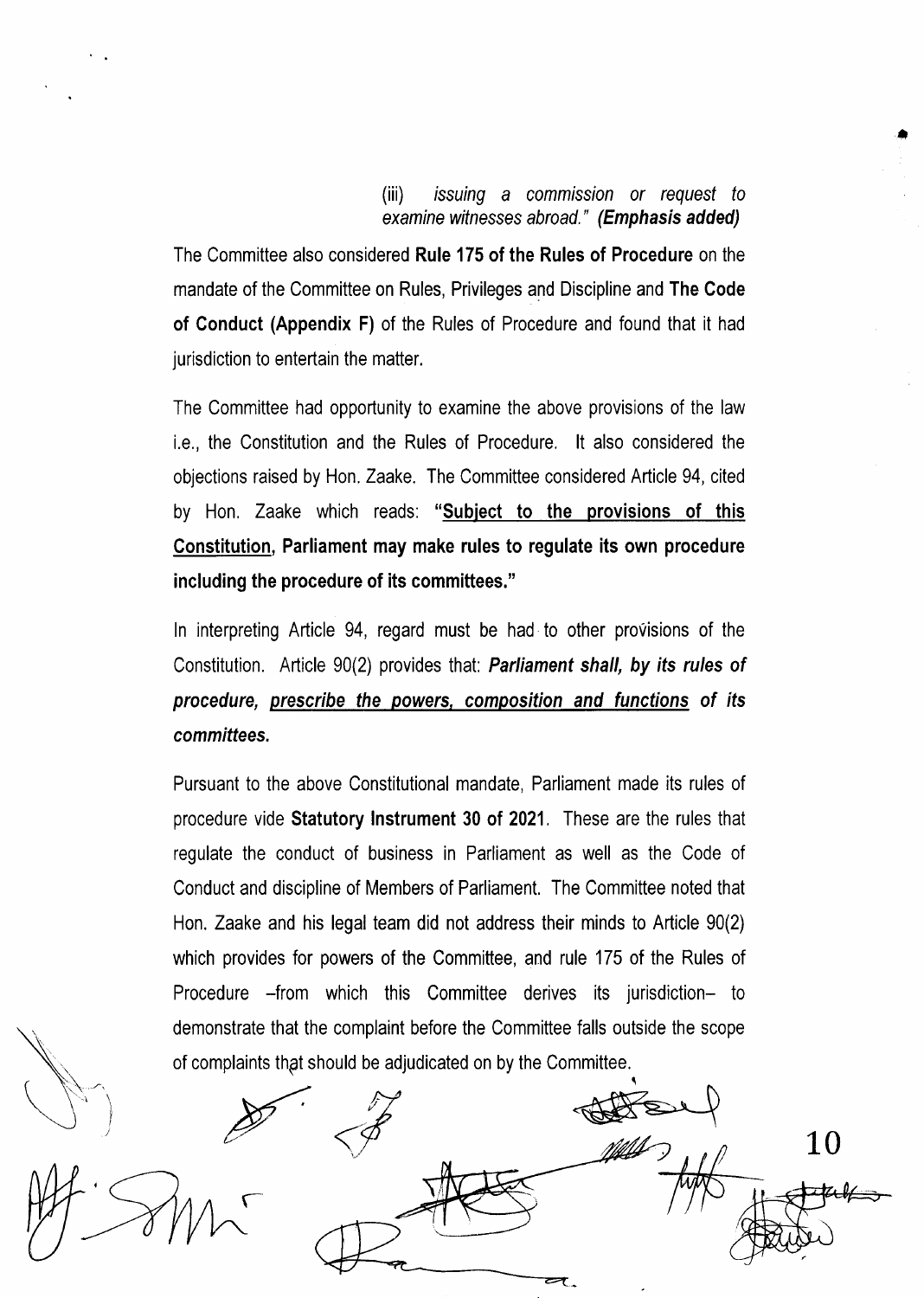Parliament, in accordance with rules 156 and  $158(1)(b)$  appointed the Committee on Rules, Privileges and Discipline, providing it with functions in the rule hereunder:-

Rule 175 provides:

- (1) The Committee on Rules, Privileges and Discipline shall, by order of the House-
	- (a) inquire into any complaint of contempt of Parliament or breach of privilege which may be referred to it and to recommend to the House such action as the Committee may consider appropriate;
	- (b) consider anv matter of discipline referred to it by the Speaker or the House including attendance of Members at sittings of Committees, and to report its findings to the House"

Given the above provisions, the Committee was satisfied that it had jurisdiction to entertain the matter, and therefore proceeded to consider the complaint which was referred to it.

The Committee decided that it would proceed to dispose of the matter before it, despite the absence of Hon. Zaake who had clearly chosen to snub the Committee's proceedings, The Committee took cognizance of the principle that all that is required of a quasi-judicial body is to accord a party <sup>a</sup> reasonable opportunity of being heard and where an individual fails or refuses to appear before it, it cannot be stated that he or she was denied a right to be heard<sup>2</sup>. Once the opportunity is given, the party who is given such opportunity is at liberty to utilize it or not and if not utilized, then the only point on which the party not utilizing the opporlunity can be heard is why such a party did not  $\frac{1}{\sqrt{2}}$ 

<sup>2</sup> See the Decision of Kakuru, JCC in Fox Odoi Oywelowo vAttorney General, Constitutional Petition No 54 of 2013

f

11

/Mal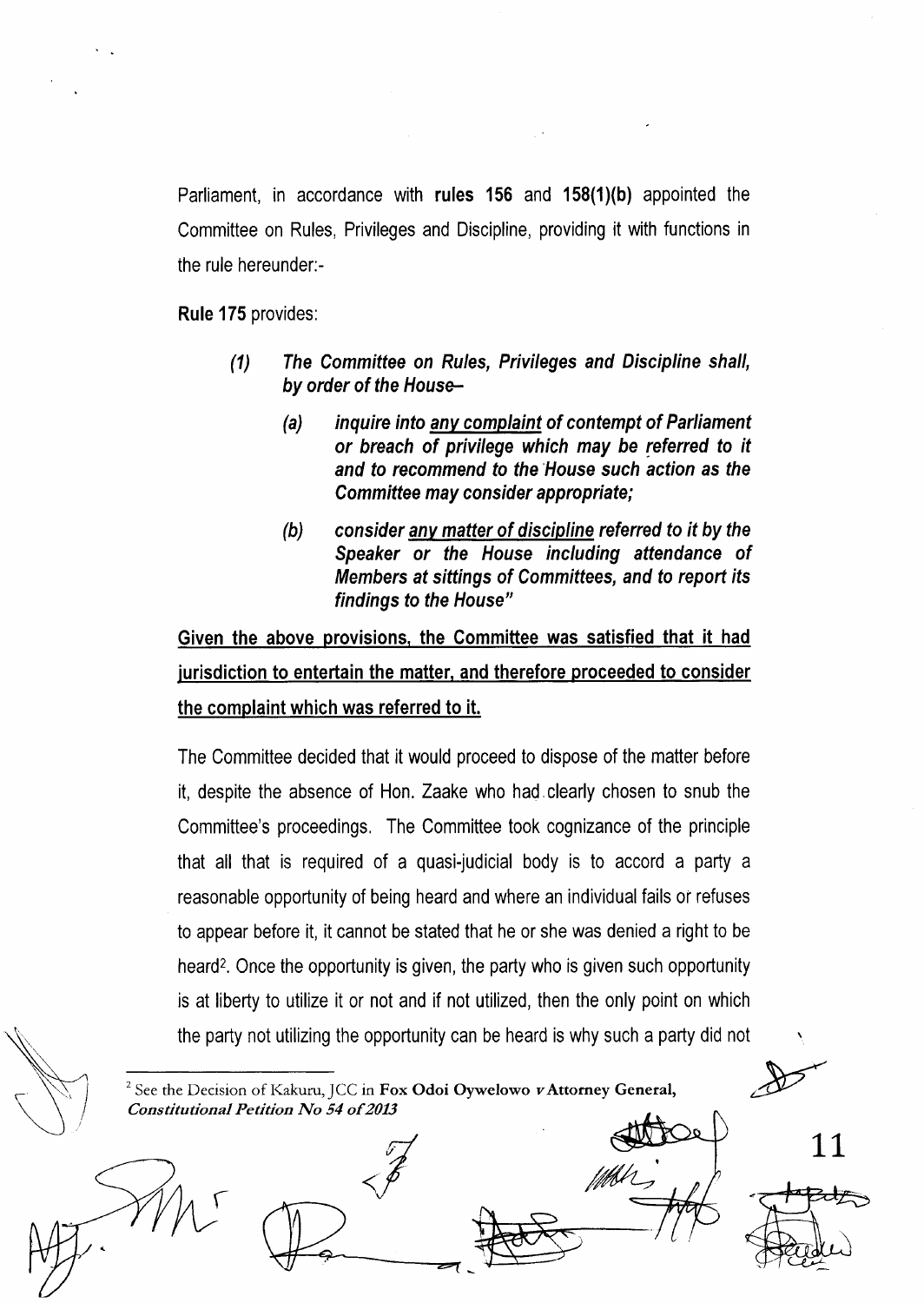utilize it. ln the instant case, the Committee, through several invitations, gave Hon, Zaake a reasonable opportunity to be heard<sup>3</sup>. It is not up to the Committee to inquire into reasons why Hon. Zaake opted to snub the proceedings.

#### 1.5.2 Partiality and Lack of lndependence

The Hon, Zaake complained of bias, partiality and lack of independence by the Committee. His contention was that the supreme law demands that only impaftial tribunals dispense judicial or quasi-judicial functions. He stated that people who appear before the committee are entitled to the reality and climate of independence and impartiality guaranteed by Articles 28(1), 42, and 44(c) of the Constitution of the Republic of Uganda.

He further contended that with the Deputy Speaker, Rt. Hon. Anita Among as personally and individually interested and concerned in this matter as she confessed before referring the matter to the committee, nothing short of a miracle would see the committee make recommendations adverse to those of the Deputy Speaker. He alluded to Article 28 and 42 of lhe Constitution on the right to a fair hearing and a right to just and fair treatment in administrative decisions.

The Committee was alive to these constitutional provisions and the essence of a right to a fair hearing. The committee is also alive to the fact that the Rt Hon Deputy Speaker is not a sitting member of the Committee. The Committee is properly constituted and none of the members has been pointed,.

i Copies of the invitations attached hereto and marked Appendix iv and xii)...  $\mathbb{Z}$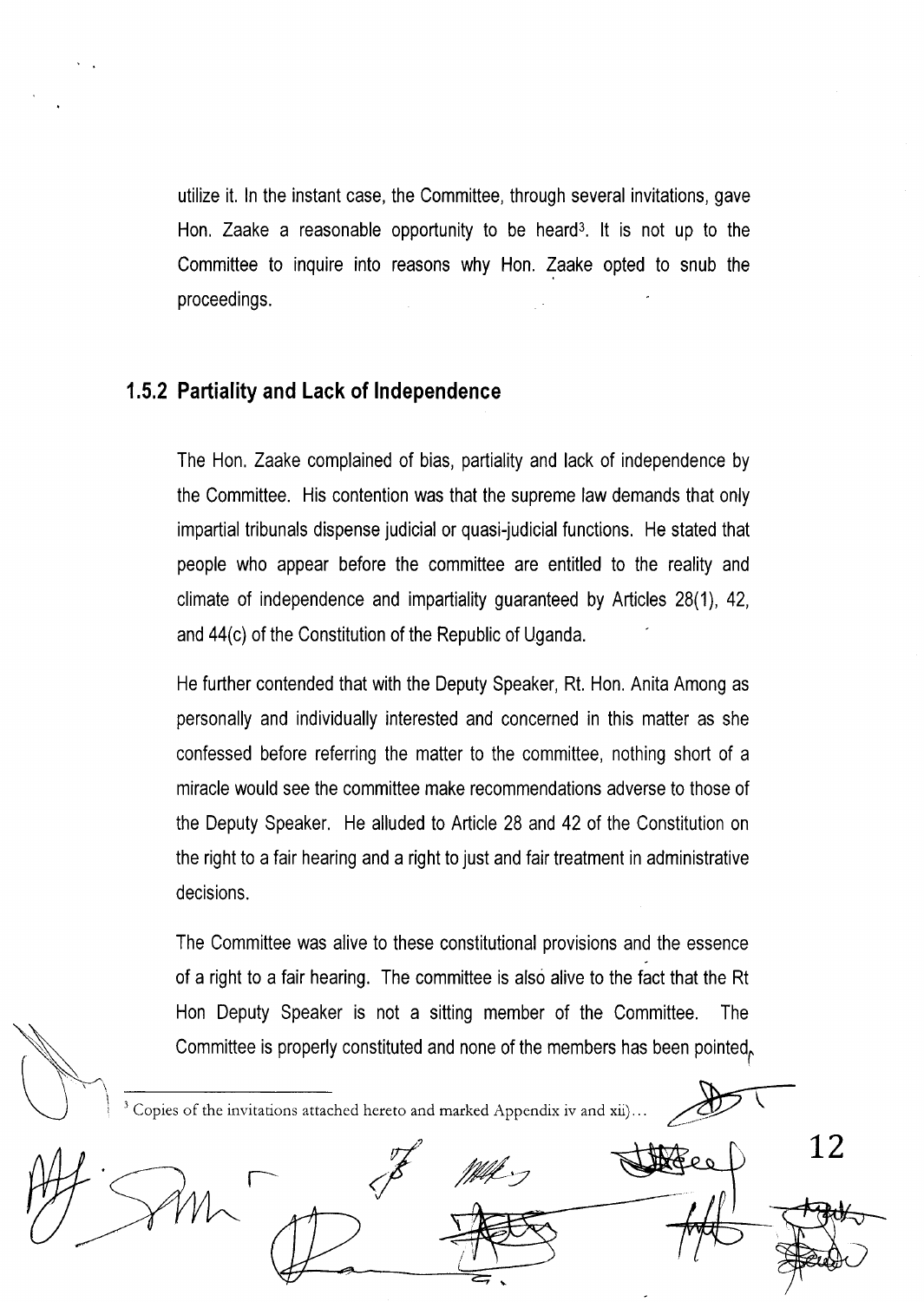out as being biased or likely to be biased. lndeed, no application has been made for any member of the Committee to recuse themselves from the proceedings on account of any alleged bias. The objection relating to bias must be made against a sitting member of the tribunal and should not be premised on extraneous factors. ln the Committee's considered view, <sup>a</sup> distinction must be drawn between mere fear by a party of the likely decision of a tribunal and bias attributed to the tribunal, The Committee has had the opportunity to consider the principles on bias enunciated in the case of Obiga Mario Kania v Electoral Commission (EPA No. 1412011) where it was held that fo determine bias, there must appear to be real likelihood of bias. Surmise or coniecture is not enouqh. The reasons advanced by Hon. Zaake in the Committee's view amount to conjecture or surmise. They are not sufficient to render the Committee biased. That could possibly be the very reason why no application was made for any of the Committee members to recuse themselves,

The Committee gave the Hon. Zaake all the opportunity to present his case in accordance with the well-known principles of natural justice and fair hearing. He was allowed to appear with Counsel, and indeed appeared with two lawvers. He was informed of his riqht to cross examine any witness and attend all committee meetings. All evidence before the Committee was provided to him. He sought adjournment on two occasions, which were granted. And instead of appearing on the second occasion he decided to keep away. Even then, every evidence that came before the Committee after he failed to attend was forwarded to him. On the day to which the meeting was adjourned, after waiting for one hour, the Committee, on its own motion contacted the lawyers of

 $\bigoplus \nvdash$ 

 $\frac{1}{4}$ 

٢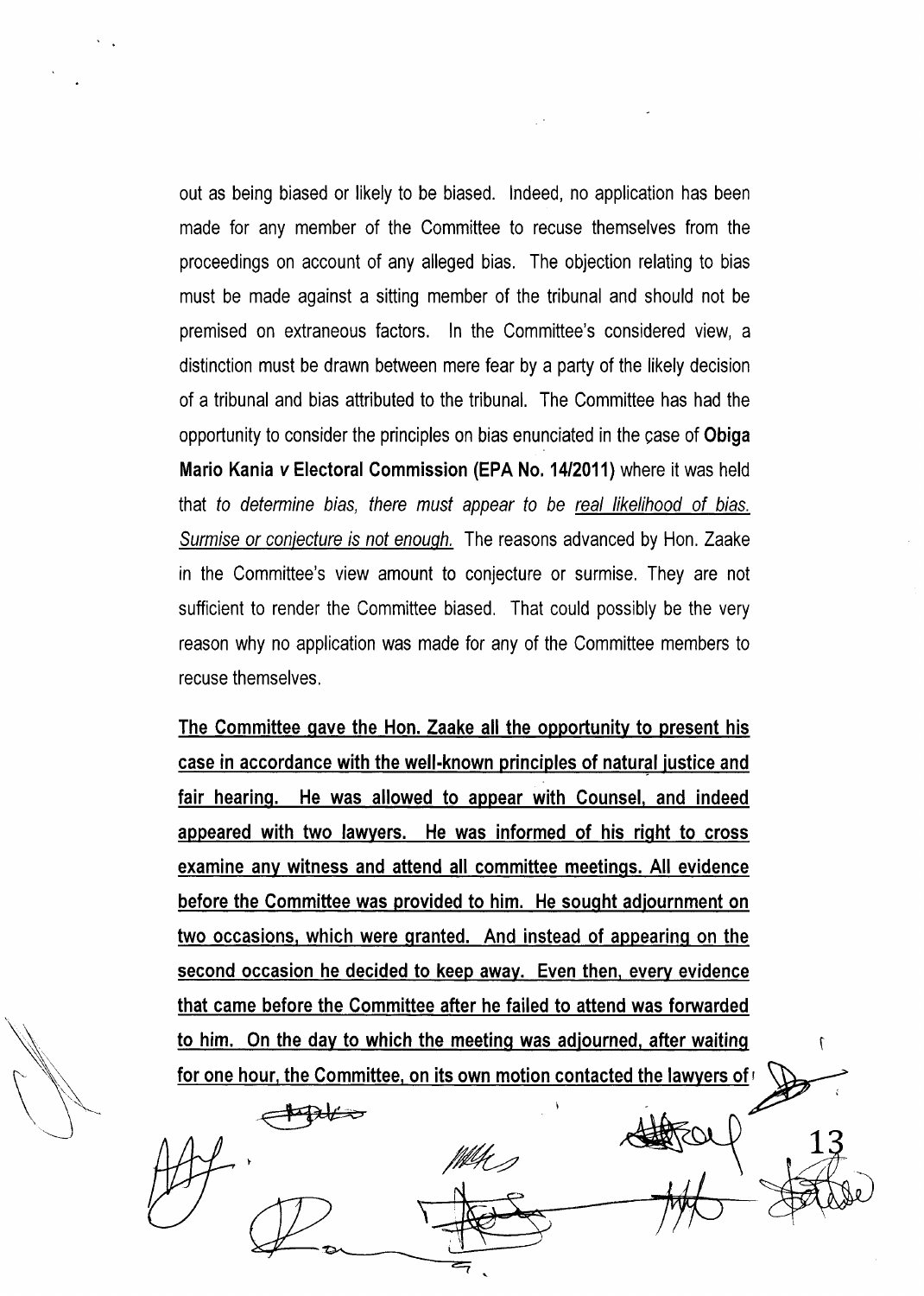the Hon. Zaake who had written to the Committee the previous day; the lawyers informed the Committee that their instructions had been withdrawn. A phone call was made to Hon. Zaake, which was not answered. This was followed by a WhatsApp message. Audio recordinqs of the proceedinqs of the Committee were forwarded to Hon Zaake on 22<sup>nd</sup> February 2022. On 4<sup>th</sup> March 2022, further evidence of the social media publications (tweets) as presented to the Committee bv Hon. Mapenduzi on 3'd March were forwarded to Hon. Zaake, togethet with audio recordings of the Committee's proceedings of the  $3<sup>rd</sup>$  and  $4<sup>th</sup>$ of March 2022.

The Committee did what any reasonable tribunal actinq iudiciously would have done. It is, therefore, surprising that the Hon. Zaake would imagine that the Committee was acting with bias and partiality. Whereas Hon. Zaake stated that the Rt. Hon. Deputy Speaker was the complainant in this case, the records before the Committee show that the complaint was by Hon. Martin Ojara Mapenduzi; it is this complaint which the committee processed.

fflet 2

 $\bigoplus_{i=1}^n\bigoplus_{j=1}^n\bigoplus_{j=1}^n\bigoplus_{j=1}^n\bigoplus_{j=1}^n\bigoplus_{j=1}^n\bigoplus_{j=1}^n\bigoplus_{j=1}^n\bigoplus_{j=1}^n\bigoplus_{j=1}^n\bigoplus_{j=1}^n\bigoplus_{j=1}^n\bigoplus_{j=1}^n\bigoplus_{j=1}^n\bigoplus_{j=1}^n\bigoplus_{j=1}^n\bigoplus_{j=1}^n\bigoplus_{j=1}^n\bigoplus_{j=1}^n\bigoplus_{j=1}^n$ 



I

l

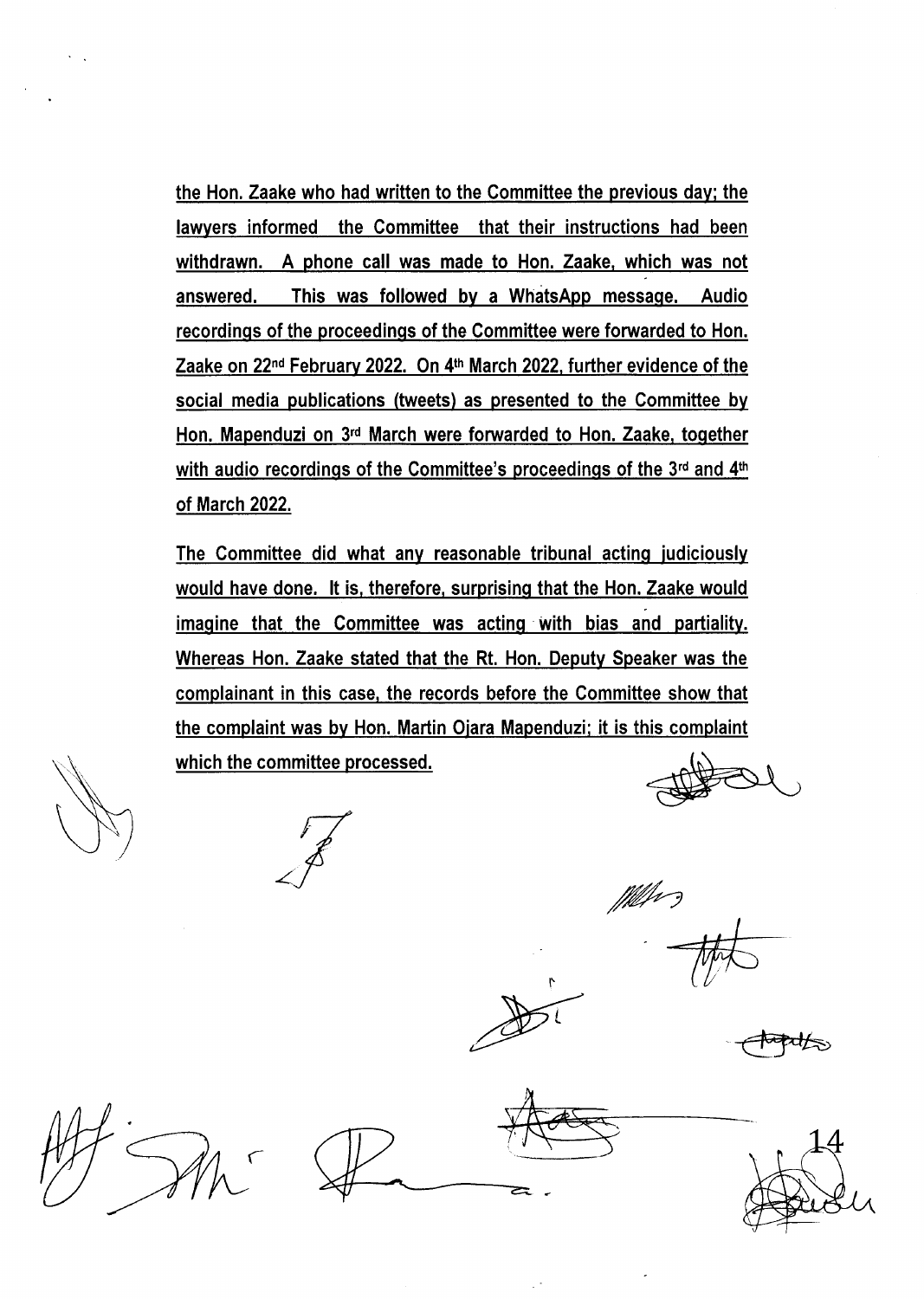# 2 FINDINGS AND ANALYSIS

## 2.1 SUMMARY OF EVIDENCE

The Committee considered all the testimonies from the witnesses that appeared before it and the documents presented. Below is a summary of the evidence.

## 2.1.1 Submission of Hon. Mapenduzi and Other MPs before the **Committee**

Hon. Mapenduzi and the other Members' complaint was that Hon, Zaake's alleged misconduct and misbehaviour brought the institution of Parliament of Uganda into disrepute, as well as that of the Office of the Speaker and the Deputy Speaker. lt was stated that by posting disparaging statements on social media, Hon, Zaake breached his privilege and also depicted misconduct and general misbehaviour. Hon Mapenduzi stated that he believed Hon. Zaake failed to follow the established procedures under the Rules of Procedure of Parliament to challenge any statement. made on the floor of the House, and instead used social media platforms to make the following statement:

"The fact that my body has severely encountered torture from security operatives, if is on record of Court that indeed, I was tortured. To my consternation, the Deputy Speaker of Parliament, while presiding over a session of Parliament controverted the finding of High Court in Suit No. 85 of 2020 that I was tortured by sarcastically stating but with the utmost level of recklessness that though tortured, I won a medal in East African Parliamentary Games."

/kllp\_;

 $\triangle$ 

v

t 15